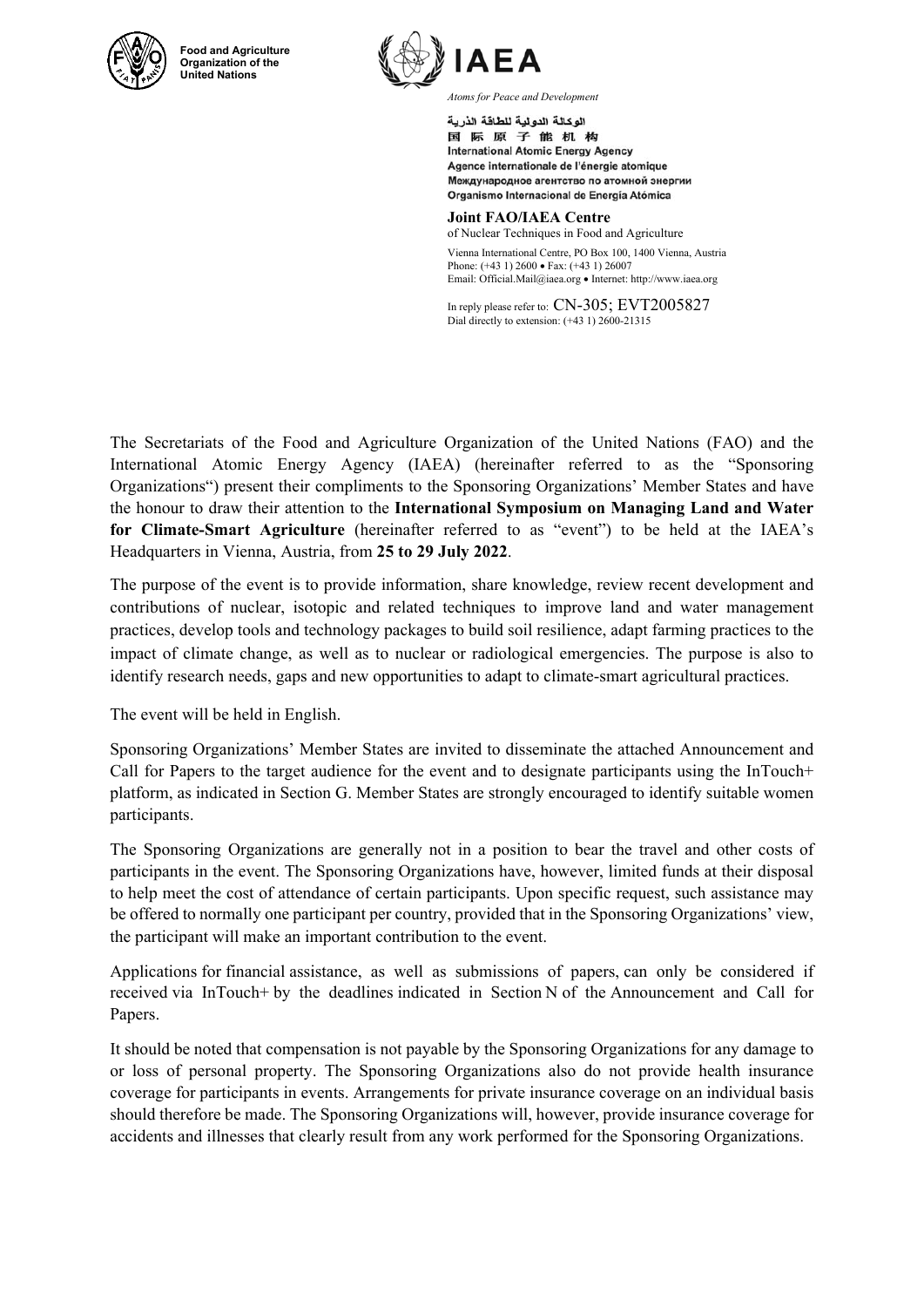Page 2

The Secretariats of the Sponsoring Organizations avail themselves of this opportunity to renew to the Sponsoring Organizations' Member States the assurances of their highest consideration.



2021-09-07

Enclosure: Announcement and Call for Papers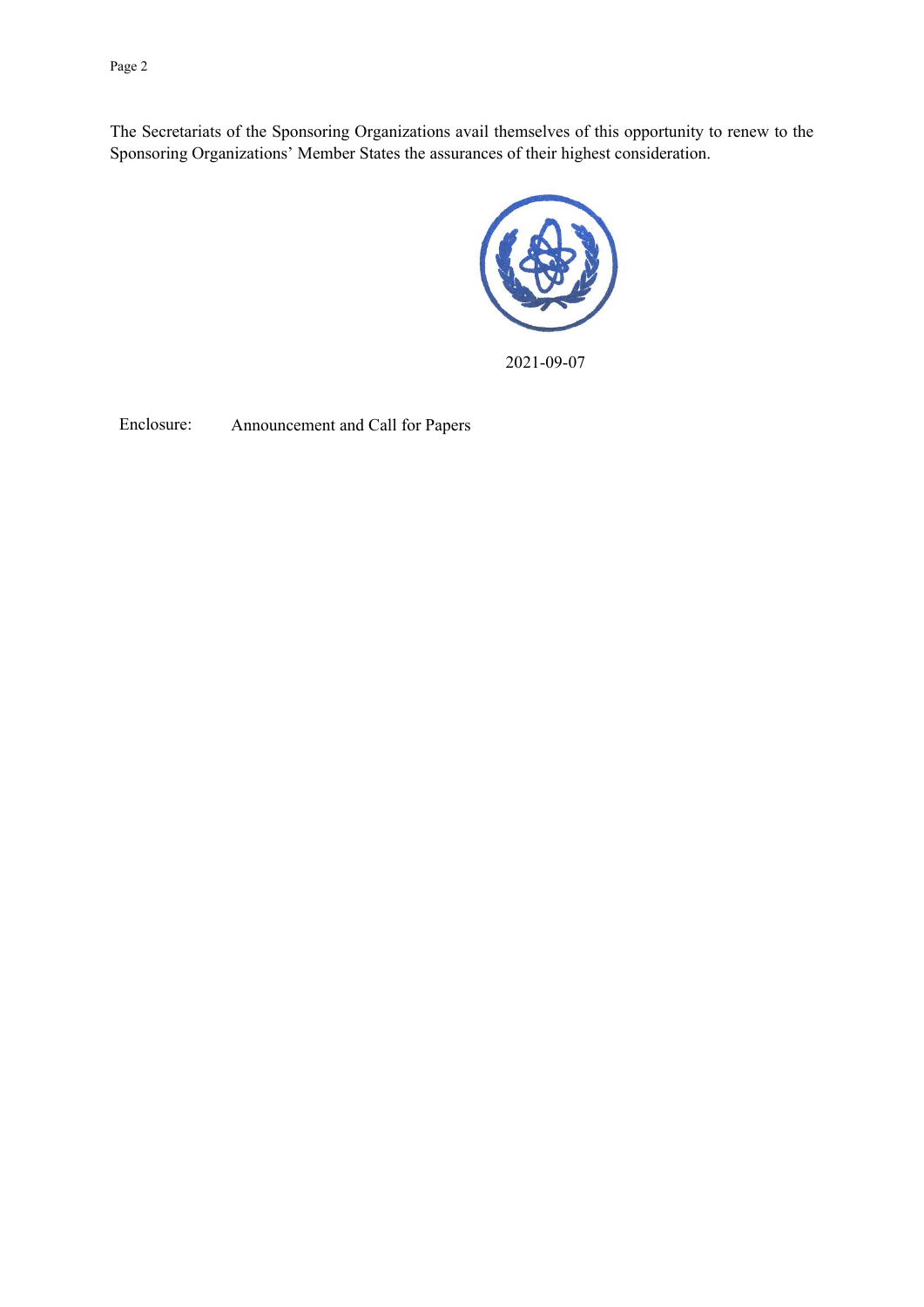CN-305; EVT2005827



# **International Symposium on Managing Land and Water for Climate-Smart Agriculture**

**IAEA Headquarters Vienna, Austria**

**25–29 July 2022**

**Organized by the** International Atomic Energy Agency (IAEA)

**Joint FAO/IAEA Centre of Nuclear Techniques in Food and Agriculture**

## **Announcement and Call for Papers**

#### **Background**  $\mathbf{A}$ .

The 'International Symposium on Managing Land and Water for Climate-Smart Agriculture' aims to facilitate the exchange of information and knowledge among soil, water and environment professionals from developed and developing countries to advance the understanding, collaboration and capabilities to respond to the impact of climate change in a rapidly changing global environment. It will also draw on lessons learnt, current status, with a focus on new development of nuclear and isotopic techniques to enhance the resilience of livelihoods to threats and crises that impact agriculture and food security, such as emissions of greenhouse gases (GHGs), climate change and nuclear or radiological emergencies.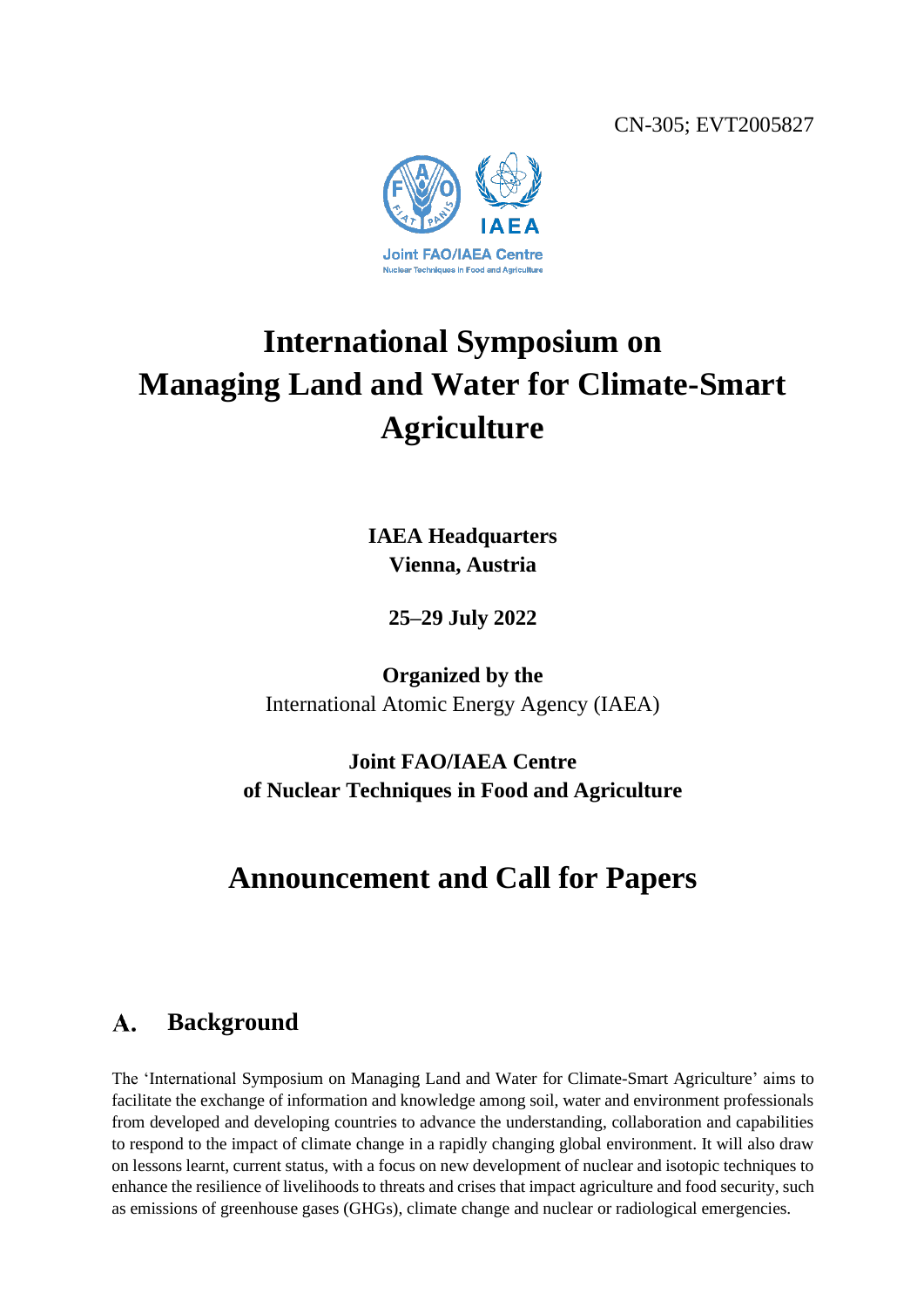#### $\mathbf{R}$ . **Purpose and Objectives**

The objective of the symposium is:

- to review recent development of nuclear, isotopic and related techniques to improve land and water management practices under changing climate and to minimize the impact of radiological emergences on crop production;
- to provide information on the development of tools and technology packages to build soil resilience, adapt farming practices to the impact of climate change, as well as to nuclear or radiological emergencies; and
- to identify knowledge gaps, research needs and new opportunities to develop climate-smart agricultural practices to build capacities and transfer of technologies to Member States.

#### $\mathbf C$ **Themes and Topics**

The symposium will cover the following topics related to land and water management under climate change and radiological emergencies:

- Plant nutrition and nutrient cycling for enhancing crop productivity and on-farm ecosystem services.
- Soil conservation, land management minimizing soil erosion, land degradation, improving soil health, increasing biodiversity and crop production.
- Agricultural water management for improving water use efficiency, threats/impact to agricultural water quality.
- Climate change and greenhouse gas emissions.
- Tracing agricultural and industrial pollutants and assessing their threats to crop production and environmental sustainability.
- Advances of nuclear-based instrumental and analytical techniques applicable in soil and water research.
- Integrating nuclear techniques with other advanced techniques such as digital technology in agriculture, GIS, deep learning and modelling techniques.

#### D. **Structure**

The symposium programme will consist of:

- An opening session with opening statements
- Plenary sessions including keynote speakers
- Scientific sessions consisting of oral and poster papers and presentations for the different topics/themes
- General discussion session at the end of each major topic/theme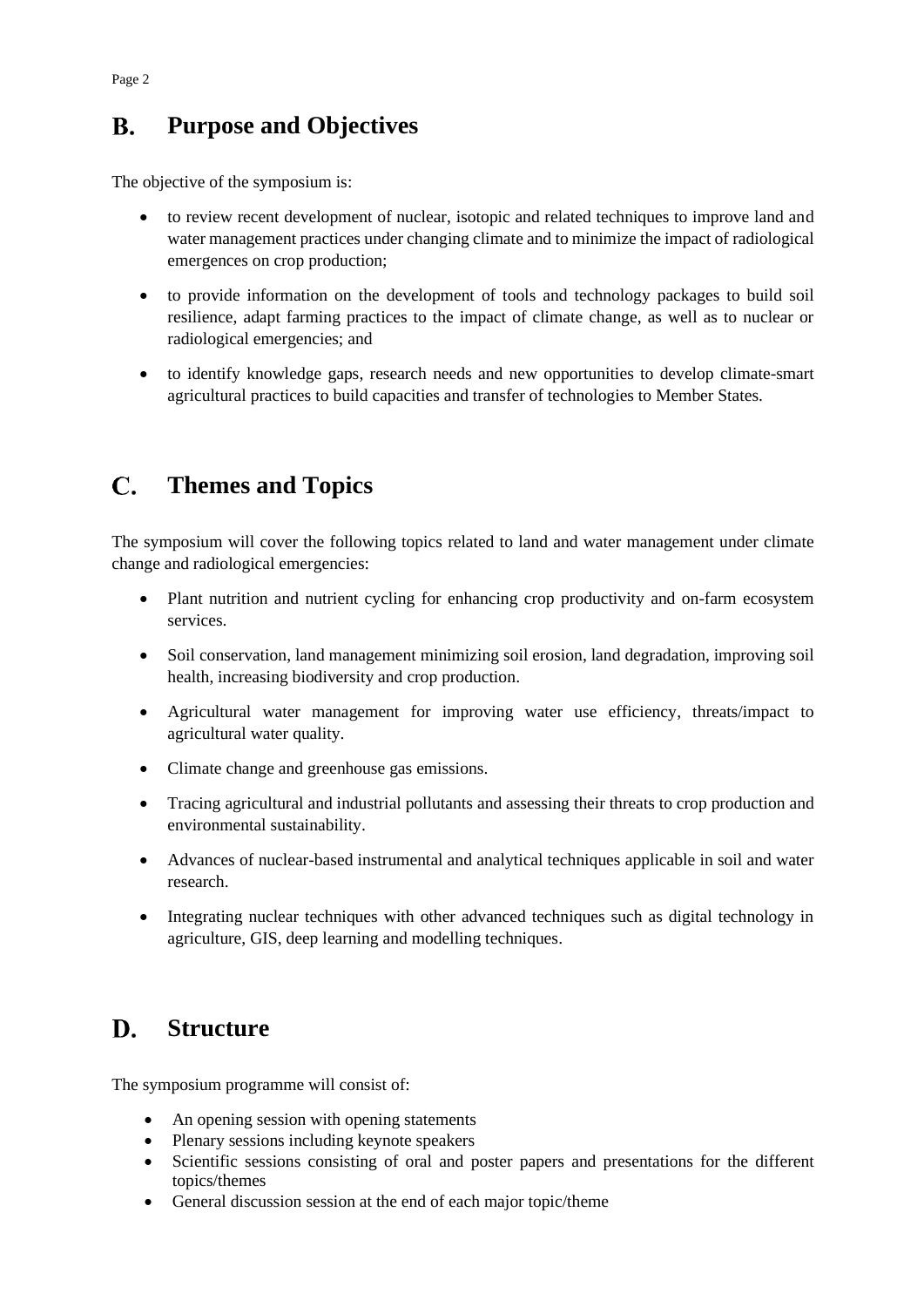- Rapporteurs' summaries for all major topics/themes
- Closing session.

#### $\mathbf{E}$ . **Target Audience**

The symposium is aimed at participants drawn from and including:

- United Nations system and CGIAR organizations, such as FAO, UNEP, the World Food Programme, IITA, Alliance Bioversity, CIAT, IRRI, CIMMYT, CIP, etc.
- Scientists, academics, research managers and laboratory personnel
- Policy makers from governmental, non-governmental and international organizations
- Donor agencies international, regional or national organizations, foundations and trusts
- Potential partners at the international, regional or national level.

The IAEA welcomes and encourages the participation of women, early career professionals and individuals from developing countries.

#### $\mathbf{F}$ . **Call for Papers**

Contributions on the topics listed in Section C are welcome as oral or poster presentation. All submissions, apart from invited papers, must present original work, which has not been published elsewhere.

### **F.1 Submission of synopses**

Persons who wish to present a paper or poster at the symposium must submit a synopsis of 500 to 600 words, including tables or diagrams and a few pertinent references, to a maximum of two A4 size pages, single spaced, on one of the topics listed under Section C above, **in electronic format** (no paper copies) through the symposium's web browser-based file submission system (INDICO) between **7 September 2021** and **31 January 2022** (European time zone). No other form of submission will be accepted. The INDICO link will be available on the symposium web page (see Section P). Instructions on how to upload the synopses will be available on INDICO. More than one synopsis per participant is allowed.

In addition, authors must register through InTouch+ (see Section G) by **28 February 2022**. InTouch+ will automatically generate Participation Form (Form A) and Form for Submission of a Paper (Form B) which have to be submitted through InTouch+ to the required authority and further on to the IAEA. These forms need to reach the IAEA through InTouch+ by **28 February 2022.**

**IMPORTANT:** The electronically received synopses will be considered by the Programme Committee only if above two forms have been received by the IAEA through InTouch+ by the given deadline.

### **F.2 Acceptance of synopses for oral or poster presentation**

The Secretariat reserves the right to exclude papers that do not comply with its quality standards and do not apply to any of the topics in Section C.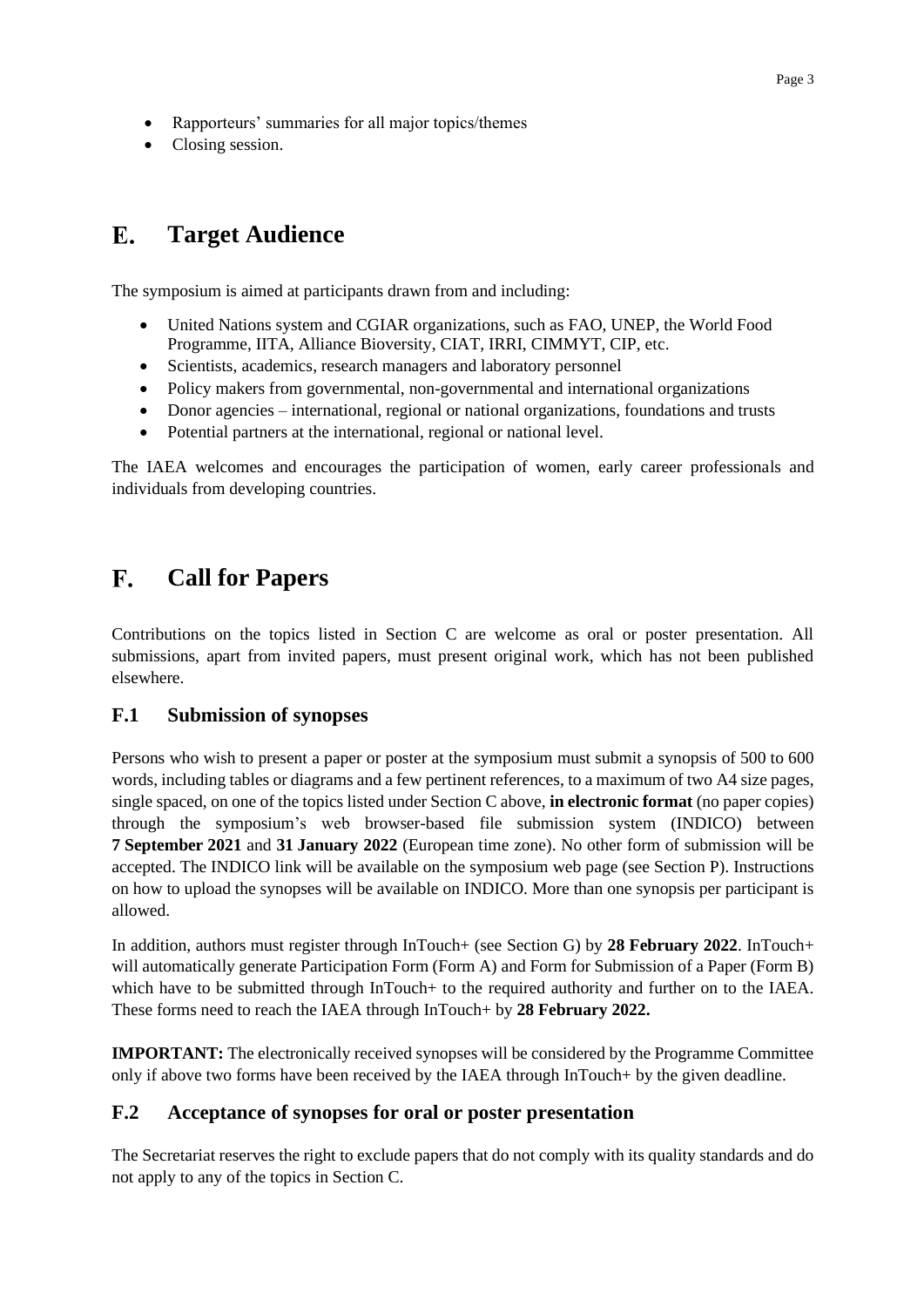Given the number of synopses anticipated and the need to provide ample time for discussion, the number of synopses that can be accepted for oral presentation is limited. Authors who prefer to present their synopses as posters are requested to indicate this preference in INDICO and when registering through InTouch+.

Authors will be notified by **14 April 2022** as to whether their synopses have been accepted for oral or poster presentation.

Accepted synopses will be made available to all participants shortly before the symposium.

### **F.3 Symposium proceedings**

It is intended that some of the synopses and speaker presentations at the symposium will form the basis of a book to be published as a peer reviewed publication by an external publisher and that all participants will receive a free copy of this book. Participants with contributions selected for publication in the book will receive timely instructions for the preparation and submission of their papers.

#### $G_{\cdot}$ **Participation and Registration**

All persons wishing to participate in the symposium must be designated by an IAEA Member State or should be a member of an organization that has been invited to attend. The list of IAEA Member States and invited organizations is available on the symposium web page (see Section P).

### **Registration through the InTouch+ platform:**

1. Access the InTouch+ platform [\(https://intouchplus.iaea.org\)](https://intouchplus.iaea.org/):

- Persons with an existing NUCLEUS account can [sign in here](https://www.iaea.org/resources/databases/intouch-) with their username and password;
- Persons without an existing NUCLEUS account can [register here.](https://www.iaea.org/resources/databases/intouch-)

2. Once signed in, prospective participants can use the InTouch+ platform to:

- Complete or update their personal details under 'Basic Profile' (if no financial support is requested) or under 'Complete Profile' (if financial support is requested) and upload the relevant supporting documents;
- Search for the relevant event (CN-305; EVT2005827) under the 'My Eligible Events' tab;
- Select the Member State or invited organization they want to represent from the drop-down menu entitled 'Designating authority' (if an invited organization is not listed, please contact [Conference.Contact-Point@iaea.org\)](mailto:Conference.Contact-Point@iaea.org);
- If applicable, indicate whether a paper is being submitted, and complete the relevant information;
- If applicable, indicate whether financial support is requested, and complete the relevant information (this is not applicable to participants from invited organizations);
- Based on the data input, InTouch + will automatically generate Participation Form (Form A), Form for Submission of a Paper (Form B) and/or Grant Application Form (Form C);
- Submit their application.

Once submitted through the InTouch+ platform, the application together with the auto-generated form(s) will be transmitted automatically to the required authority for approval. If approved, the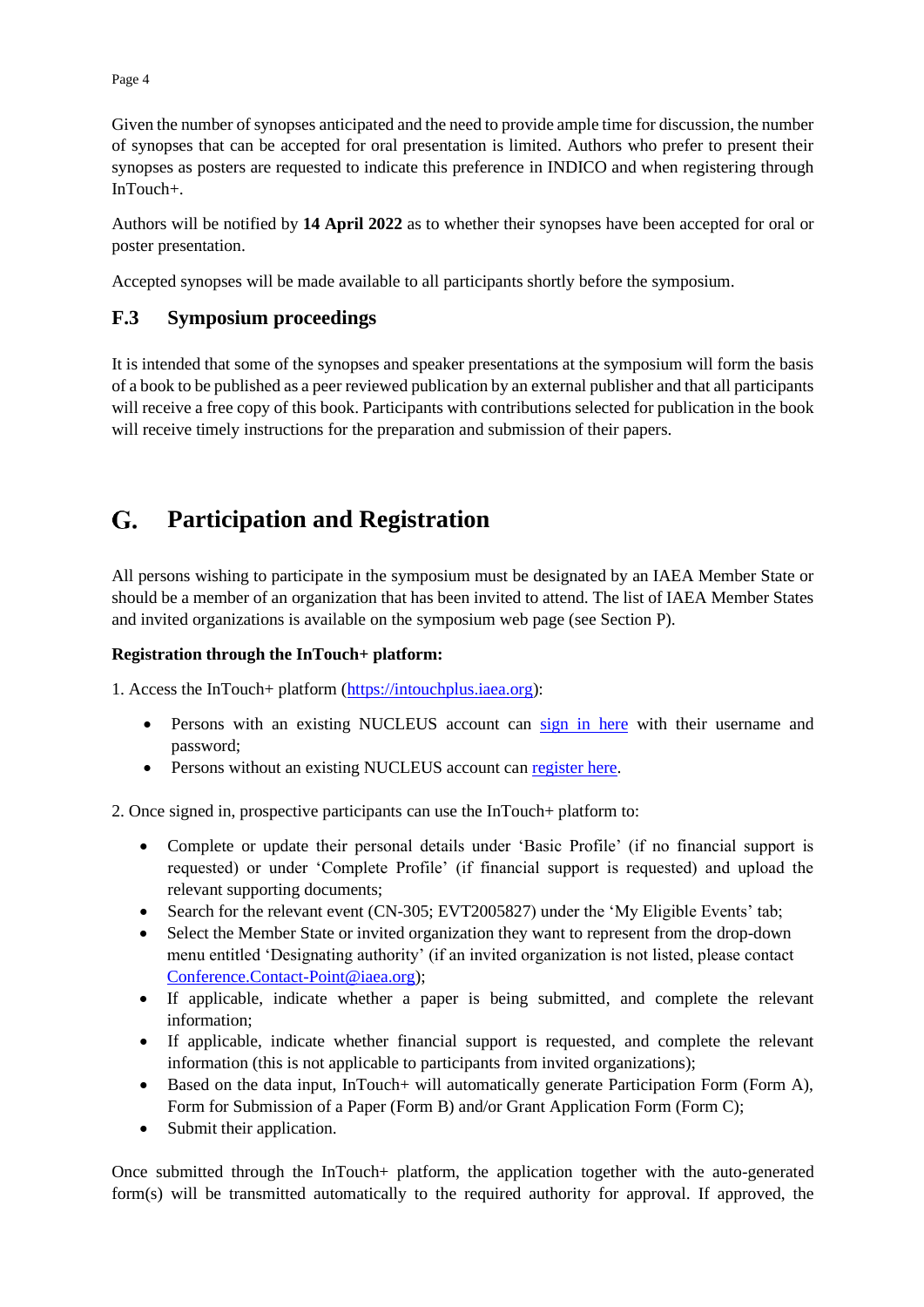application together with the form(s) will automatically be sent to the IAEA through the online platform. Applications submitted and approved via InTouch+ should not additionally be sent via email to the IAEA.

**NOTE:** Should prospective participants wish to submit a paper or request financial support, the application needs to be submitted by the specified deadlines (see Section N).

For additional information on how to apply for an event, please refer to the  $InTouch+ Help$  page. Any other issues or queries related to InTouch+ can be sent to [InTouchPlus.Contact-Point@iaea.org.](mailto:InTouchPlus.Contact-Point@iaea.org)

If it is not possible to submit the application through the InTouch+ platform, prospective participants are requested to contact the IAEA's Conference Services Section via email: [Conference.Contact-](mailto:Conference.Contact-Point@iaea.org)[Point@iaea.org.](mailto:Conference.Contact-Point@iaea.org)

Participants are hereby informed that the personal data they submit will be processed in line with the [Agency's Personal Data and Privacy Policy](https://www.iaea.org/about/privacy-policy#:~:text=The%20IAEA%20is%20committed%20to,accountable%20and%20non%2Ddiscriminatory%20manner.&text=The%20Privacy%20Policy%20provides%20the,carrying%20out%20its%20mandated%20activities.) and is collected solely for the purpose(s) of reviewing and assessing the application and to complete logistical arrangements where required. Further information can be found in the [Data Processing Notice](https://nucleus.iaea.org/sites/intouchplushelp/Documents/itp_dpn.pdf) concerning IAEA InTouch+ platform.

#### H. **Expenditures and Grants**

No registration fee is charged to participants.

The IAEA is generally not in a position to bear the travel and other costs of participants in the symposium. The IAEA has, however, limited funds at its disposal to help cover the cost of attendance of certain participants. Upon specific request, such assistance may be offered to normally one participant per country, provided that, in the IAEA's view, the participant will make an important contribution to the symposium.

If participants wish to apply for a grant, they should submit applications to their official authority using the InTouch+ platform (see Section G) for onward transmission to the IAEA by **28 February 2022**.

Approved grants will be issued in the form of a lump sum payment that usually covers **only part of the cost of attendance**.

#### L. **Distribution of Documents**

A preliminary programme will be posted on the IAEA web page for the symposium (see Section P) as soon as possible. The final programme and the Compilation of Synopses will be available free of charge to registered participants.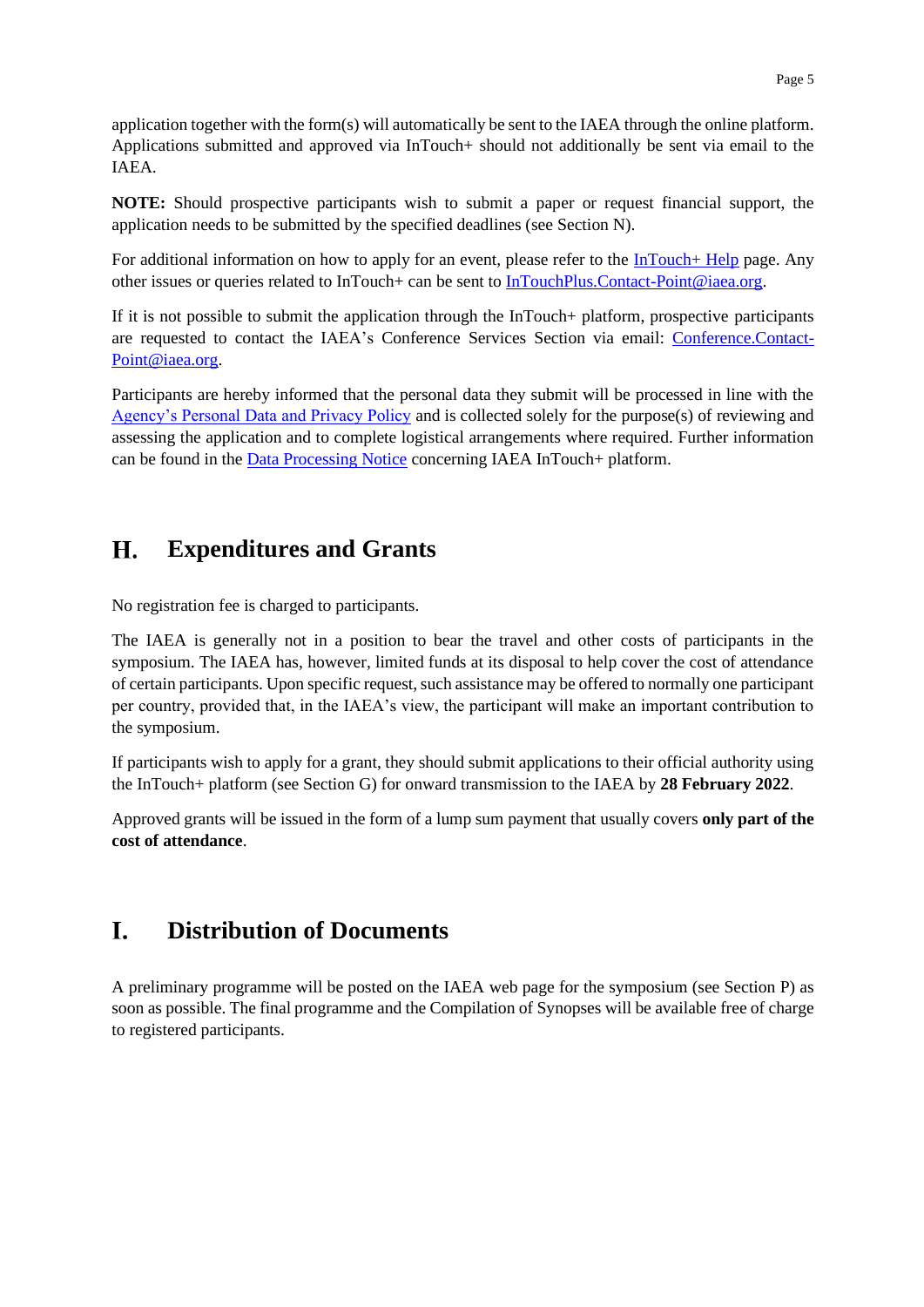#### $\mathbf{J}$ . **Exhibitions**

A limited amount of space will be available for displays/exhibits during the symposium. Interested parties should contact the Scientific Secretary (see Section O) by email at: [SWMCN-](mailto:SWMCN-Symposium2022@iaea.org)[Symposium2022@iaea.org](mailto:SWMCN-Symposium2022@iaea.org) by **30 April 2022**.

#### **K. Working Language**

The working language of the symposium will be English. No interpretation will be provided.

#### L. **Venue and Accommodation**

The symposium will be held at the Vienna International Centre (VIC), where the IAEA's Headquarters are located. Participants must make their own travel and accommodation arrangements. Hotels which are offering a reduced rate for symposium participants will be listed on the symposium web page (see Section P). Please note that the IAEA is not in a position to assist participants with hotel bookings, nor can the IAEA assume responsibility for paying cancellation fees or for re-bookings and no shows.

Detailed information on accommodation and other relevant matters will be made available on the symposium web page as soon as possible.

#### M. **Visas**

Designated participants who require a visa to enter Austria should submit the necessary application to the nearest diplomatic or consular representative of Austria as early as three months but not later than four weeks before they travel to Austria. Since Austria is a Schengen State, persons requiring a visa will have to apply for a Schengen visa. In States where Austria has no diplomatic mission, visas can be obtained from the consular authority of a Schengen Partner State representing Austria in the country in question.

For more information, please see the Austria Visa Information document available on <https://www.iaea.org/events>

#### N. **Key Dates and Deadlines**

| Opening of synopsis submission through IAEA-INDICO   | 7 September 2021 |
|------------------------------------------------------|------------------|
| Deadline for synopsis submission through IAEA-INDICO | 31 January 2022  |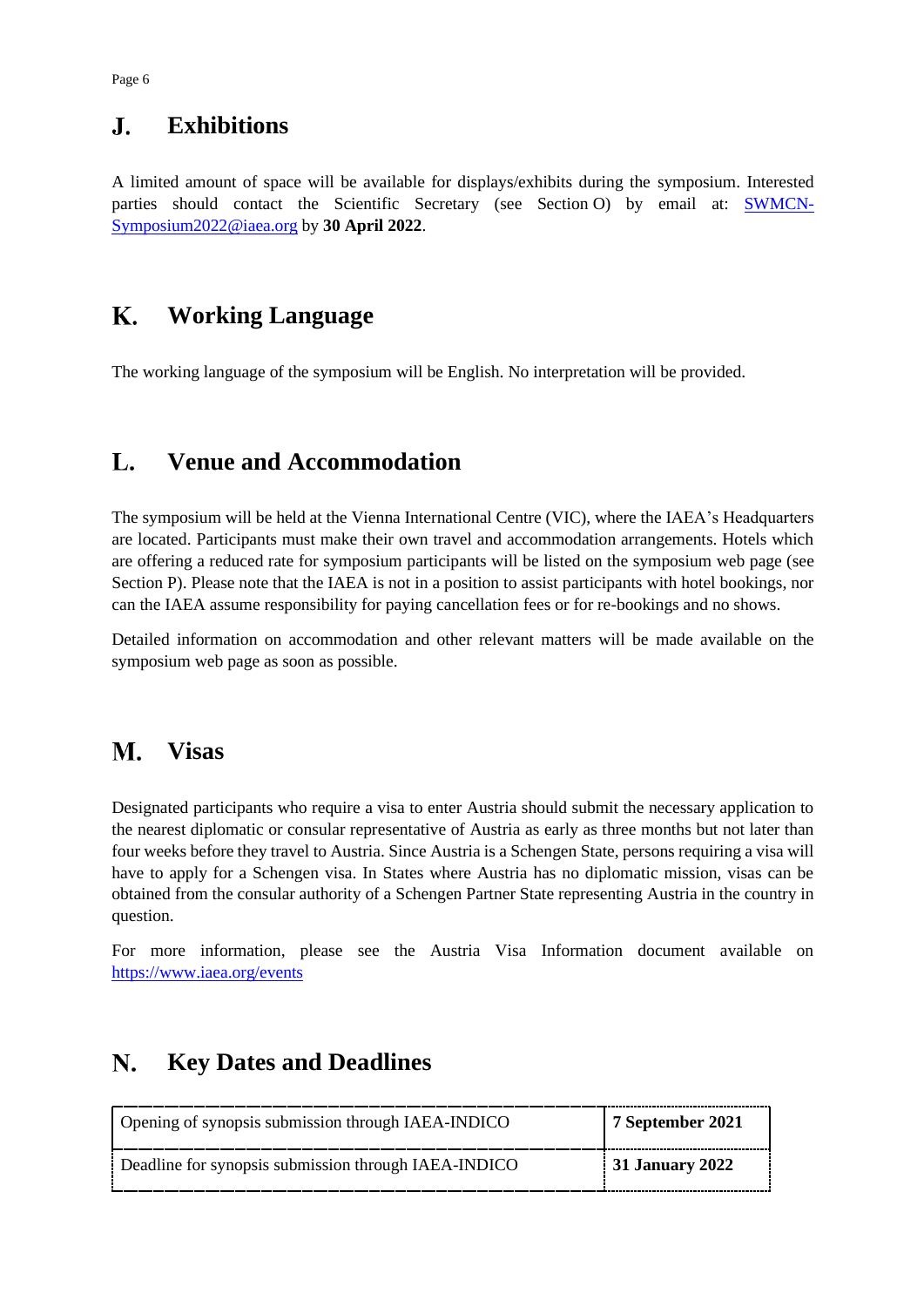|--|--|

| Deadline for submission of Form for Submission of a Paper (Form B)<br>together with Participation Form (Form A) through InTouch+ | 28 February 2022     |
|----------------------------------------------------------------------------------------------------------------------------------|----------------------|
| Deadline for submission of Grant Application Form (Form C) together<br>with Participation Form (Form A) through InTouch+         | 28 February 2022     |
| Notification of acceptance of synopsis                                                                                           | <b>14 April 2022</b> |
| Registration only through InTouch+ (no paper submission, no grant<br>request)                                                    | No deadline          |

#### **Symposium Secretariat**  $\mathbf{O}$ .

### **General contact details of the Symposium Secretariat:**

International Atomic Energy Agency Vienna International Centre PO Box 100 1400 VIENNA AUSTRIA Tel.: +43 1 2600 Fax: +43 1 26007 Email: [Official.Mail@iaea.org](mailto:official.mail@iaea.org)

### **Scientific Secretary:**

### **Ms Lee Kheng Heng**

Soil and Water Management and Crop Nutrition Section Joint FAO/IAEA Centre of Nuclear Techniques in Food and Agriculture Department of Nuclear Sciences and Applications Tel.: +43 1 2600 26847 Email: [SWMCN-Symposium2022@iaea.org](mailto:SWMCN-Symposium2022@iaea.org)

### **Administration and organization:**

### **Ms Martina Khaelss**

Conference Services Section Division of Conference and Document Services Department of Management IAEA-CN-305; EVT2005827 Tel.: +43 1 2600 21315 Email: [Conference.Contact-Point@iaea.org](mailto:%20Conference.Contact-Point@iaea.org)

Subsequent correspondence on scientific matters should be sent to the Scientific Secretary of the symposium and correspondence on administrative matters to the IAEA Conference Services Section.